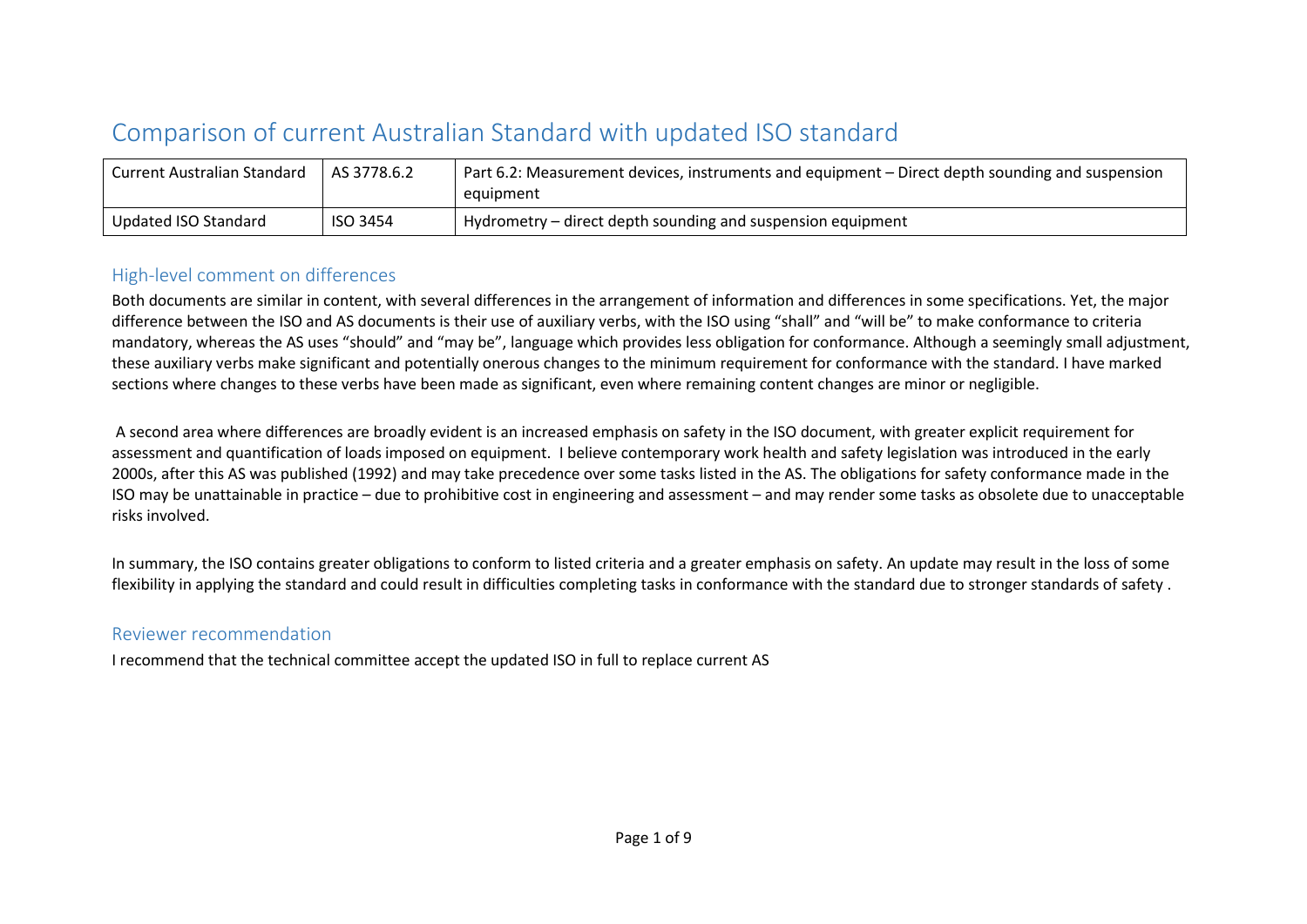## Detailed summary of differences

The table below outlines in more detail a summary of the differences between the current Australian Standard under review and the relevant updated ISO standard and includes reviewer comment where relevant.

*Column 1: Identifies the number and name of the section in the current Australian Standard*

*Column 2: Classification of the change for that section. Classified as either:*

- *No change (green shading) – The updated ISO is the same as the current Australian Standard.*
- *Minor change (blue shading) – Changes that have minimal impact on the outcome, including*
	- o *minor format, style or heading changes*
	- o *minor additions, removals or changes to a few words or clauses*
	- o *addition or exclusion of more detailed explanation*
	- o *very minor changes to steps or processes.*
- *Significant change (orange shading) – Changes that have a moderate to major impact on the outcome, such as*
	- o *Changes to requirements*
	- o *Significant changes to calculations, steps or processes.*

*Column 3: More detail to describe the change, and comment from the reviewer (enough detail for the consideration of AHA and WaMSTeC members in their* 

*review).*

*Text colour is used in this column as follows:*

- *Black text – More detailed explanation of the changes and reviewer comment. Specific reviewer comment on the changes highlighted in yellow.*
- *Blue text – reference to information included in the updated ISO that is not in the current Australian Standard*
- Red text *reference to information included in the current Australian Standard that is not in the updated ISO.*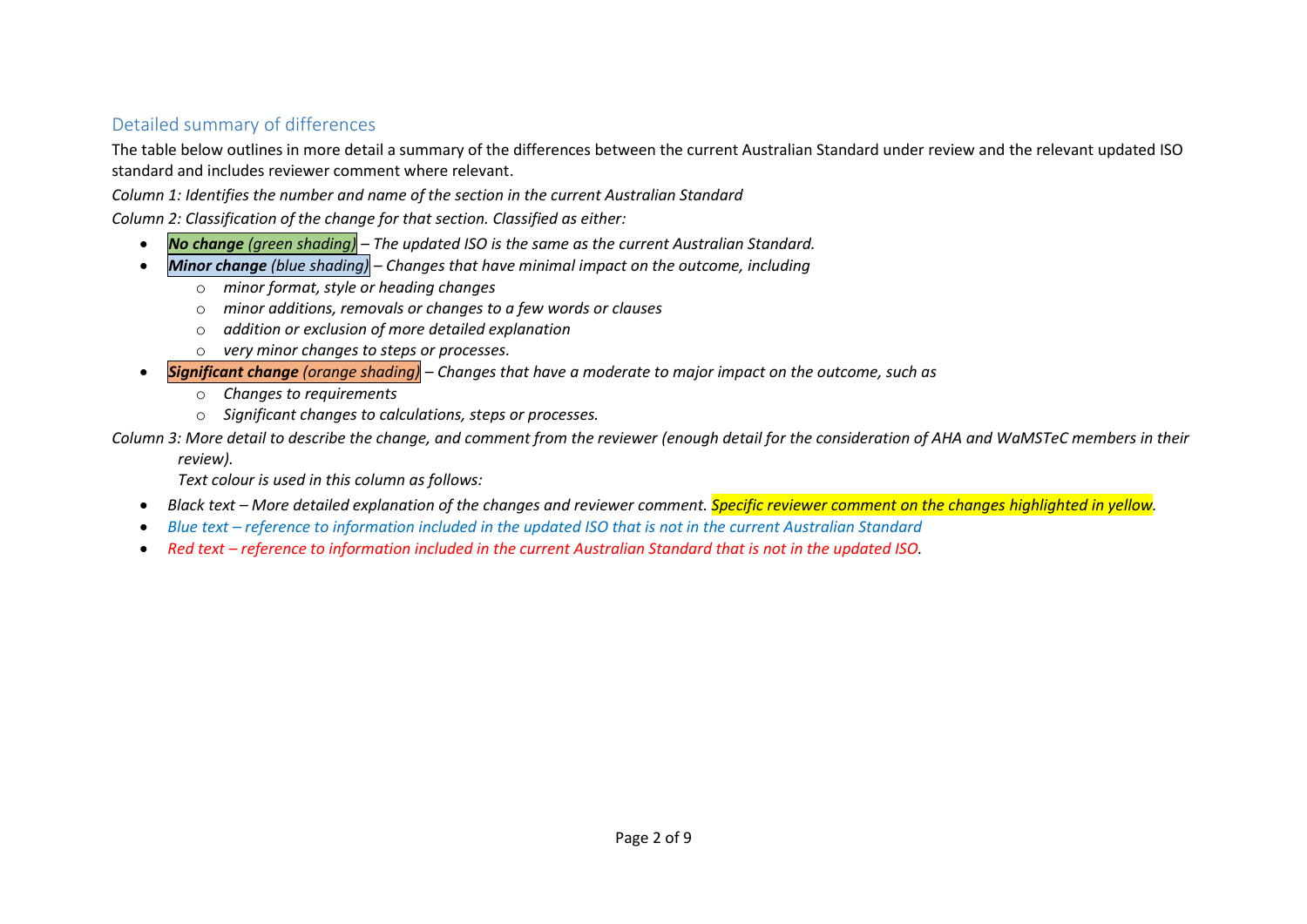| Section (AS section number)                 | <b>Classification of change</b><br>AS to ISO | More detail and comment on changes in the updated ISO                                                                                                                                                                                                                                                                                                                                                                               |
|---------------------------------------------|----------------------------------------------|-------------------------------------------------------------------------------------------------------------------------------------------------------------------------------------------------------------------------------------------------------------------------------------------------------------------------------------------------------------------------------------------------------------------------------------|
| 0 Introduction                              | Minor change                                 | The subject of the introductory paragraph in the ISO document relates to the choice of<br>equipment based on conditions and method, i.e. " The choice of suspension and sounding<br>equipment depends on ", as opposed to the subject of the introductory paragraph in<br>the AS document, which relates to the objective of the undertaking, i.e. "The object of<br>sounding is to". Both paragraphs suitably introduce the topic. |
| 1 Scope and field of application            | Minor change                                 | The AS document explicitly excludes "indirect methods such as echo sounding" in the<br>scope, whereas the ISO document does not provide this exclusion explicitly. Rather, it is<br>implied in the title and what is included in the scope.<br>The ISO document specifically excludes "bankside cableway systems" from the scope of<br>application, whereas the AS document does not provide this exclusion explicitly.             |
| 2 Units of measurement                      | Minor change                                 | This section is not included in the ISO document. The AS states "The units of<br>measurement used are SI units." This statement is probably superfluous in any case, as<br>units of measurement are provided where applicable or are not relevant to the<br>statements being made.                                                                                                                                                  |
| 3 References                                | Minor change                                 | The AS makes reference to ISO 748 (Velocity-area methods), ISO 772 (vocabulary and<br>symbols) and ISO 4375 (Cableway system of stream gauging), whereas the ISO document<br>makes reference to ISO 772 only. The following statement also appears in the ISO<br>document, "For dated references, only the edition cited applies. For undated references,<br>the latest edition [] applies".                                        |
| 4 Definitions, symbols and<br>abbreviations | Minor change                                 | The statement made in the AS document under this heading is essentially equivalent to<br>the statement made in the ISO document under Section 4 - Terms and Definitions, with<br>minor changes to the wording.                                                                                                                                                                                                                      |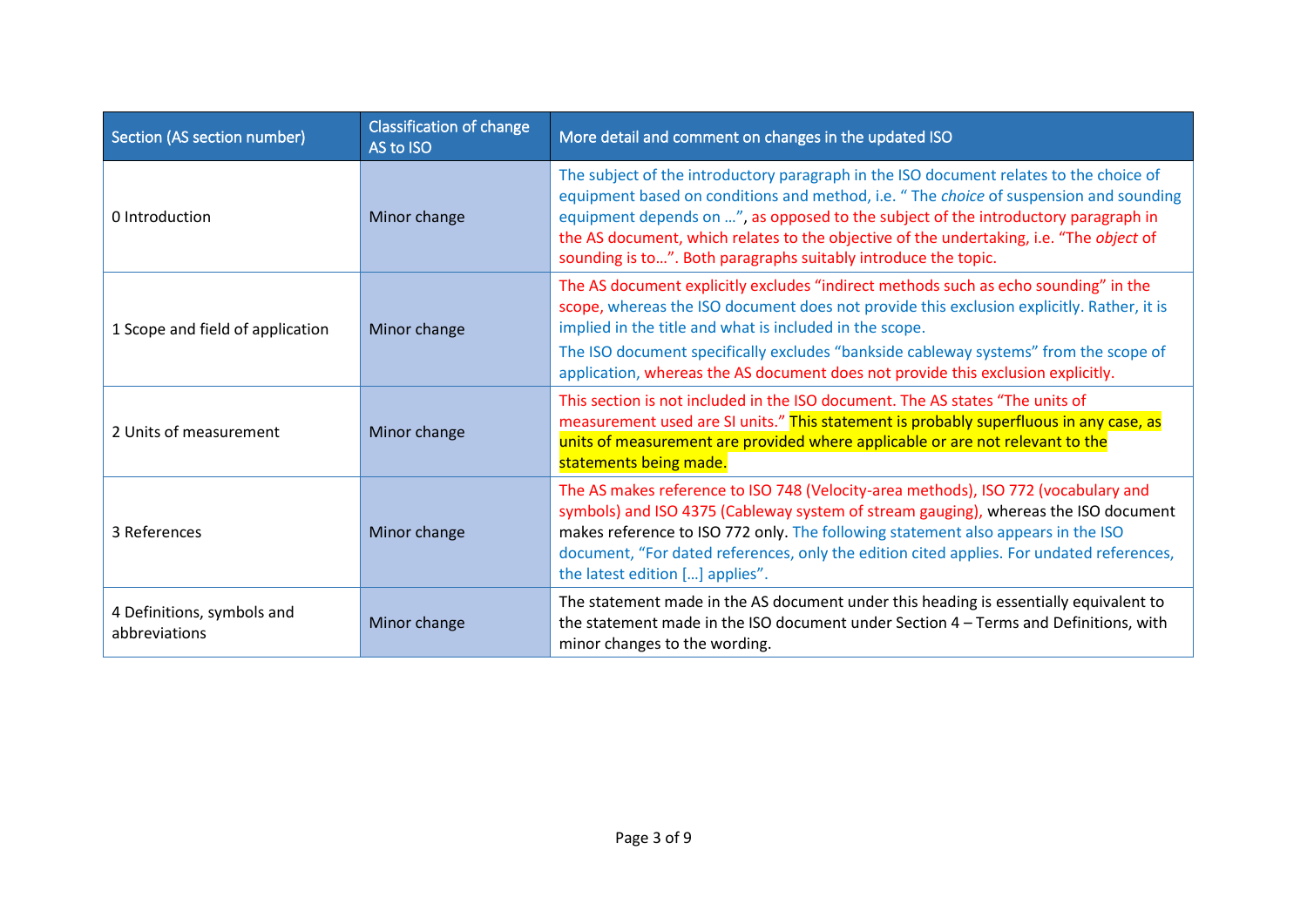| Section (AS section number) | <b>Classification of change</b><br>AS to ISO | More detail and comment on changes in the updated ISO                                                                                                                                                                                                                                                                                                                                                                                                                                                                                                                                                                                                                                                                                                                                                                                                                                                                                                                                                       |
|-----------------------------|----------------------------------------------|-------------------------------------------------------------------------------------------------------------------------------------------------------------------------------------------------------------------------------------------------------------------------------------------------------------------------------------------------------------------------------------------------------------------------------------------------------------------------------------------------------------------------------------------------------------------------------------------------------------------------------------------------------------------------------------------------------------------------------------------------------------------------------------------------------------------------------------------------------------------------------------------------------------------------------------------------------------------------------------------------------------|
| 5 Sounding equipment        | Major change                                 | Differences in wording and specification of requirements in this section include:<br>Minor variations in the nomenclature and definition of equipment<br>$\bullet$<br>Some superficial changes to the layout of the information<br>$\bullet$<br>ISO states that the rod 'shall be held in a vertical position" and that "for<br>measurements by sounding line, appropriate weights shall be attached to keep it<br>as close as practicable to vertical", whereas the AS stated that sufficient weight<br>"should be attached to maintain the cable in position as near to vertical as<br>possible".                                                                                                                                                                                                                                                                                                                                                                                                         |
|                             |                                              | <b>6.1 General requirements</b>                                                                                                                                                                                                                                                                                                                                                                                                                                                                                                                                                                                                                                                                                                                                                                                                                                                                                                                                                                             |
| 6 Suspension equipment      | Major change                                 | The ISO states that the "method of deployment shall be in accordance with local health<br>and safety regulations". This wording is not included in the AS.                                                                                                                                                                                                                                                                                                                                                                                                                                                                                                                                                                                                                                                                                                                                                                                                                                                  |
|                             |                                              | 6.2 Rod suspension equipment                                                                                                                                                                                                                                                                                                                                                                                                                                                                                                                                                                                                                                                                                                                                                                                                                                                                                                                                                                                |
|                             | Major change                                 | Differences in wording and specification of requirements in this section include:                                                                                                                                                                                                                                                                                                                                                                                                                                                                                                                                                                                                                                                                                                                                                                                                                                                                                                                           |
| 6 Suspension equipment      |                                              | Changes to the layout of information; the ISO splits this section into general<br>$\bullet$<br>matters, hand-held suspension equipment and mechanically operated suspension<br>equipment.<br>The ISO specifies limits for the use of hand-held rigid-rod suspension equipment<br>at water depth and velocity of approximately 1 m and 1 m/s, respectively. The AS<br>states that "hand-held rod suspension equipment should be simple to use in<br>water of depths up to  m and velocities up to  m/s".<br>The ISO states that "mechanically operated rigid rod equipment is preferable".<br>$\bullet$<br>Both ISO and AS documents state that this equipment is more accurate, but is<br>heavier and requires careful installation and skilled operation.<br>The ISO states that "Limitations on the use of this equipment shall be clearly<br>$\bullet$<br>established and attached to the equipment so that safe working limits are not<br>exceeded". The AS does not state this requirement explicitly. |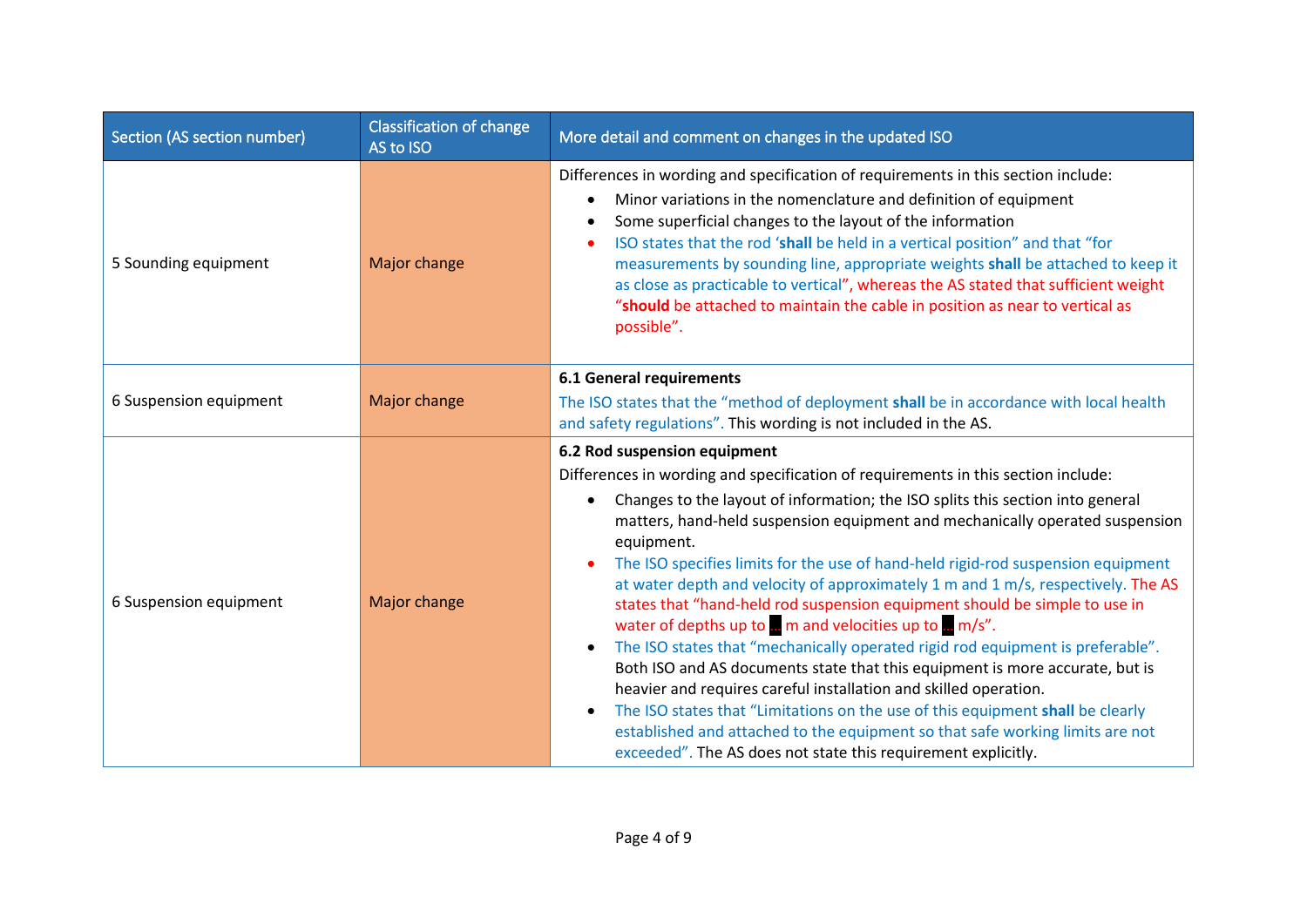| Section (AS section number)     | <b>Classification of change</b><br>AS to ISO | More detail and comment on changes in the updated ISO                                                                                                                                                                                                                                                                                                                                                                                                                                                                                                                                                                                                                                                                                                                                                                                                                                                                                                          |
|---------------------------------|----------------------------------------------|----------------------------------------------------------------------------------------------------------------------------------------------------------------------------------------------------------------------------------------------------------------------------------------------------------------------------------------------------------------------------------------------------------------------------------------------------------------------------------------------------------------------------------------------------------------------------------------------------------------------------------------------------------------------------------------------------------------------------------------------------------------------------------------------------------------------------------------------------------------------------------------------------------------------------------------------------------------|
| 6 Suspension equipment          | Major change                                 | 6.3 Cable suspension equipment<br>Differences in wording and specification of requirements in this section include:<br>The ISO makes reference to ISO 4375 (Cableway systems for stream gauging) in<br>$\bullet$<br>this section.<br>Minor wording changes in the specification of attaching weights.<br>In referring to hand-line (hand operated) suspensions the ISO states that "Its<br>$\bullet$<br>application shall be limited to use with weights up to me kg and velocities up to<br>m/s", whereas the AS specifies these "should be capable of use with weights up<br>to www.kg" and does not specify a velocity limit.<br>The ISO states that "This type of equipment shall include an automatic break and<br>a means of overload protection", whereas the AS does not specify this<br>requirement.<br>Both documents contain reference to near identical annexes specifying the<br>selection of weights for cable suspension equipment (see below). |
| 7 Cable measurement corrections | Major change                                 | Information contained in this section of the AS is primarily contained in section 5.2.3<br>(Cable suspension equipment) of the ISO document. Differences include:<br>The AS states that "Where the suspension cable exceeds an angle of , with the<br>vertical, an unacceptable error may be introduced. The magnitude of such errors<br>may be determined by reference to ISO 748".<br>The ISO specifies that if there is deviation from the vertical, depth correction will<br>be required, including an "air-line" correction and a "wet-line" correction, for the<br>sections of the cable hanging in air and underwater, respectively. These<br>corrections are outlined in Annex B of the ISO, which is not present in the AS<br>document.                                                                                                                                                                                                               |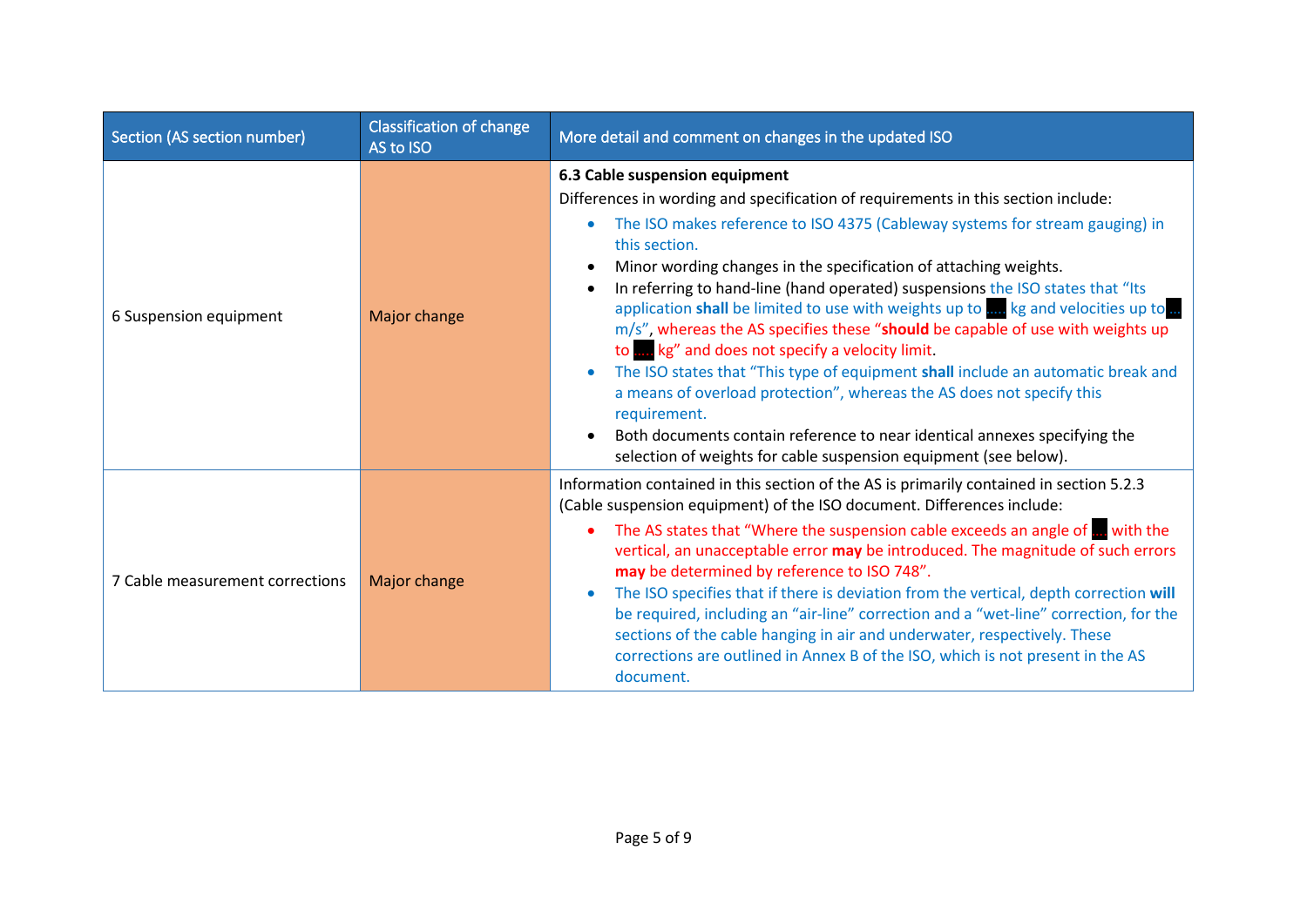| Section (AS section number) | <b>Classification of change</b><br>AS to ISO | More detail and comment on changes in the updated ISO                                                                                                                                                                                                                                                                                                                                                                                                                                                                                                                                                                                                                                                                                                                                                                                                                                                                                                                                                                                                                                                                                                                                                                                                                                                                                                                                                                                                                                                                                                                                                                                                                                                                                                                                                                                                                                     |
|-----------------------------|----------------------------------------------|-------------------------------------------------------------------------------------------------------------------------------------------------------------------------------------------------------------------------------------------------------------------------------------------------------------------------------------------------------------------------------------------------------------------------------------------------------------------------------------------------------------------------------------------------------------------------------------------------------------------------------------------------------------------------------------------------------------------------------------------------------------------------------------------------------------------------------------------------------------------------------------------------------------------------------------------------------------------------------------------------------------------------------------------------------------------------------------------------------------------------------------------------------------------------------------------------------------------------------------------------------------------------------------------------------------------------------------------------------------------------------------------------------------------------------------------------------------------------------------------------------------------------------------------------------------------------------------------------------------------------------------------------------------------------------------------------------------------------------------------------------------------------------------------------------------------------------------------------------------------------------------------|
| 8 Specific requirements     | Major change                                 | 8.1 Rods for sounding and suspension<br>The nomenclature of equipment is slightly different between the two documents.<br>8.1.1 Hand-held rods<br>The following are stated in the AS but not in the ISO:<br>The rod should be constructed of corrosion resistant material.<br>Graduation increments of  m,  m and  m should be clearly identified<br>Graduations should remain visible when the rod is wet and should be wear-<br>resistant.<br>Graduations should be visible from all angles.<br>The rod should incorporate a movable mounting for mounting equipment and a<br>means of conveying an electrical signal to the top of the rod.<br>Provision may be made for a secondary rod which allows the setting of the meter<br>from the top of the rod.<br>It should be easy to hold, especially when wet or cold.<br>8.1.2 Mechanically operated rods<br>Differences in wording and specification of requirements in this section include:<br>Slight variation in the nomenclature and definition of equipment<br>Both the AS and ISO documents specify that equipment in this section adhere to<br>items listed in the previous section (8.1.1 and 6.1.1, respectively), although the<br>ISO stipulates this using the stronger auxiliary verb "shall"<br>The ISO document states that "the suspension rod shall have a suitable stabilizing<br>$\bullet$<br>arrangement to enable it to maintain proper orientation"<br>Both documents specify the use of locking mechanisms and/or breaks, counter-<br>$\bullet$<br>weights/stabilization and securing, although the ISO document stipulates these<br>requirements using the auxiliary verb "shall", as well as using more specific and<br>stronger language in some instances.<br>The AS suggests that the equipment should have "a means for easily determining<br>the rod position", this being broadly inferred in the ISO. |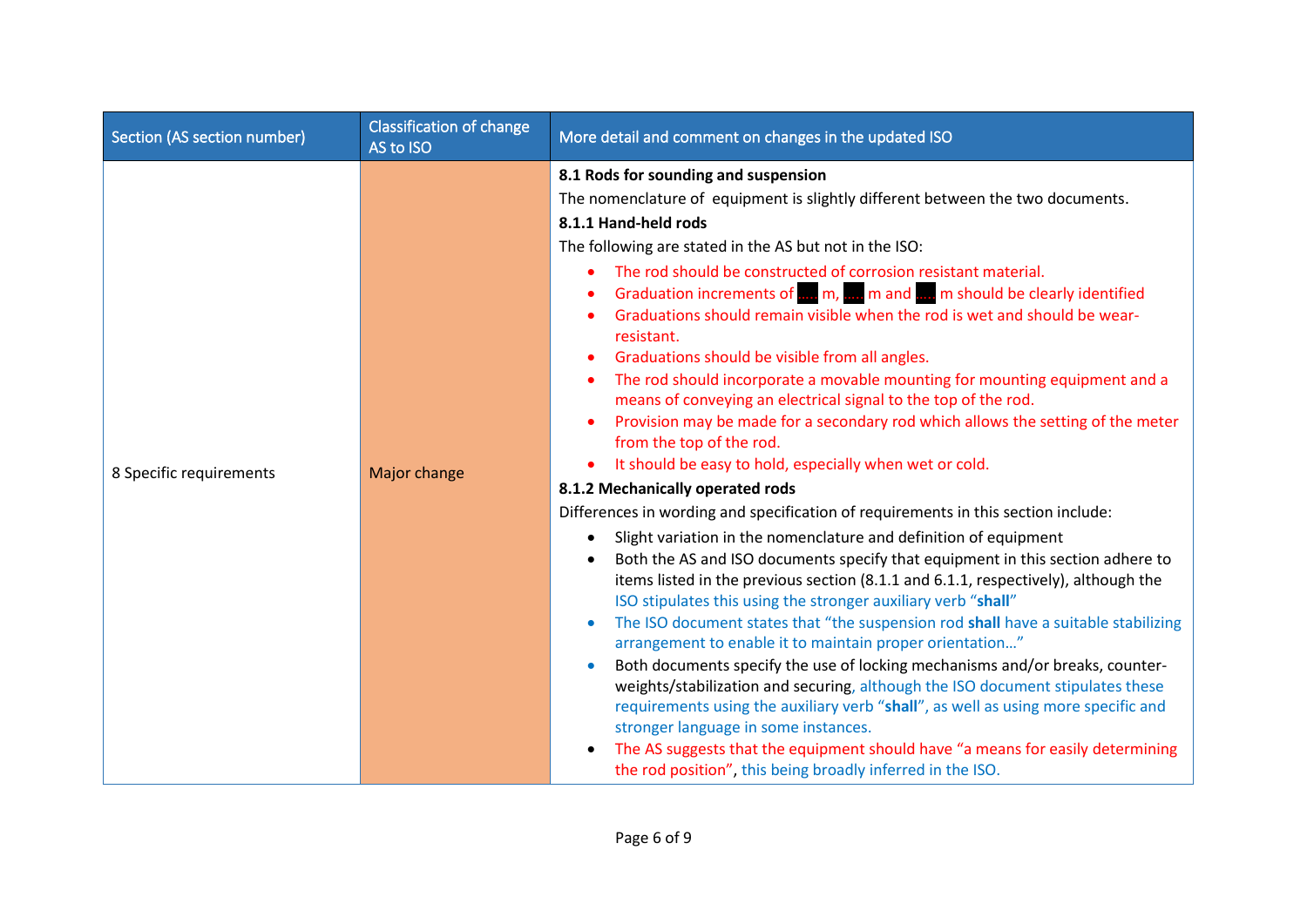| Section (AS section number) | Classification of change<br>AS to ISO | More detail and comment on changes in the updated ISO                                                                                                                                                                                                                                                                                       |
|-----------------------------|---------------------------------------|---------------------------------------------------------------------------------------------------------------------------------------------------------------------------------------------------------------------------------------------------------------------------------------------------------------------------------------------|
|                             |                                       | 8.2 Cable sounding and suspension equipment                                                                                                                                                                                                                                                                                                 |
|                             |                                       | 8.2.1 Cable                                                                                                                                                                                                                                                                                                                                 |
| 8 Specific requirements     | Major change                          | The AS and ISO documents have similar specifications regarding cables, although the ISO<br>stipulates requirements using the stronger auxiliary verb "shall". The ISO document also<br>states some requirements in somewhat simpler terms, e.g. simply requiring the whole<br>cable is "suitable covering to prevent discomfort or injury". |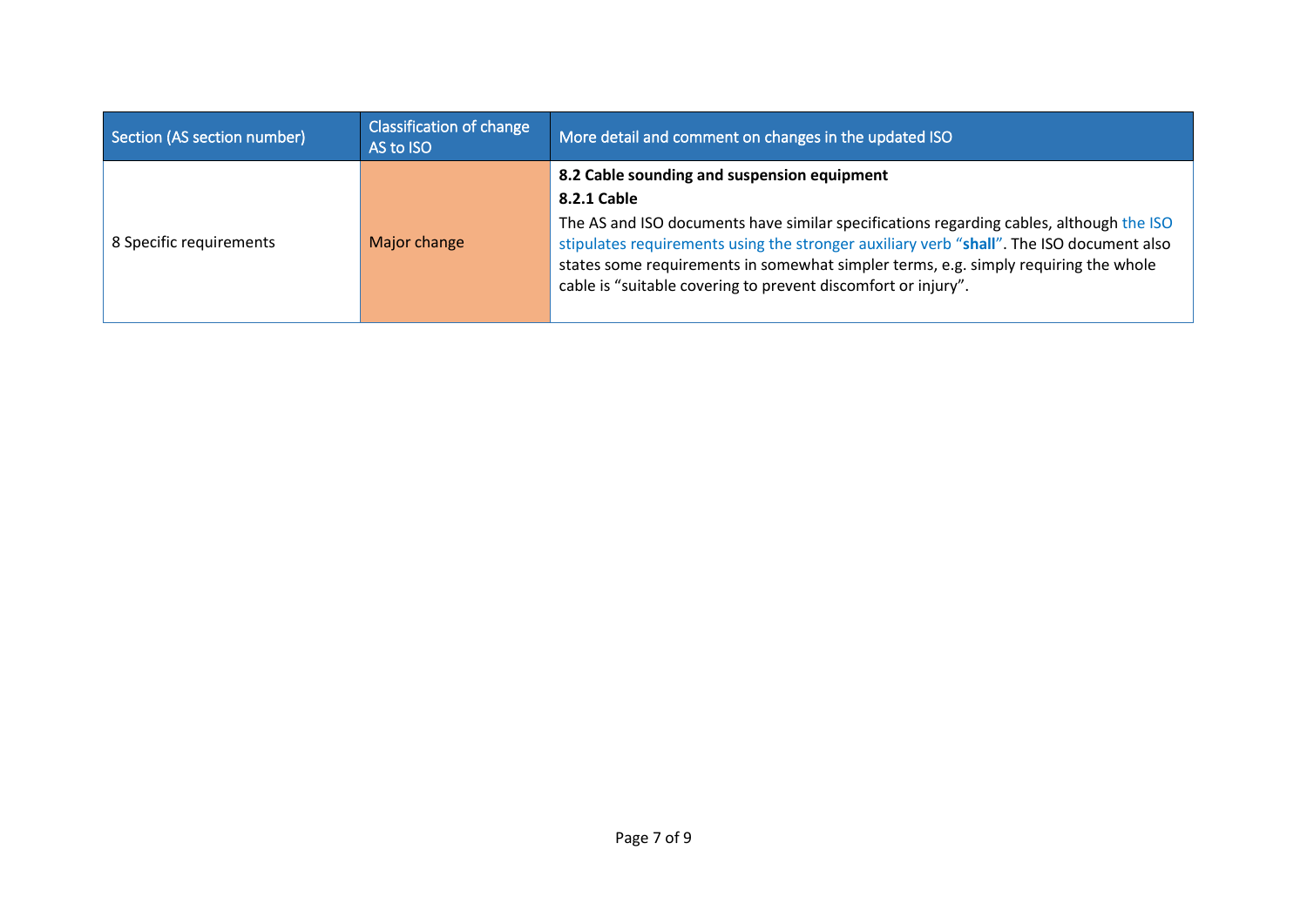| Section (AS section number) | <b>Classification of change</b><br>AS to ISO | More detail and comment on changes in the updated ISO                                                                                                                                                                                  |
|-----------------------------|----------------------------------------------|----------------------------------------------------------------------------------------------------------------------------------------------------------------------------------------------------------------------------------------|
|                             | Major change                                 | 8.2.2 Winding reels                                                                                                                                                                                                                    |
|                             |                                              | The ISO document names this section "6.2.3 Gauging reel" and splits all information<br>contained in these AS sections into sub-sections, namely: General, Hand wound reels,<br>Motorized reels, and; Vehicle- and boat-mounted cranes. |
|                             |                                              | As with previous sections, the ISO document stipulates requirements using the stronger<br>auxiliary verb "shall"                                                                                                                       |
|                             |                                              | ISO 6.2.3.1 General                                                                                                                                                                                                                    |
|                             |                                              | The ISO states that the reel shall have a device incorporated to limit overload. The ISO<br>states that this device shall be capable of an overload force exerted of twice the<br>maximum sinker weight specified by the reel.         |
|                             |                                              | The ISO states that it "shall be possible to fix the reel securely to the supporting device"<br>and that the fixing shall be able to withstand a load equal to five times the SWL specified<br>for the reel.                           |
| 8 Specific requirements     |                                              | The ISO states that a plug and socket connection shall be used to connect the reel to<br>controllers and other instruments                                                                                                             |
|                             |                                              | ISO 6.2.3.2 Hand wound reels                                                                                                                                                                                                           |
|                             |                                              | The ISO has greater emphasis and more detailed specification on the requirements for<br>breaking systems.                                                                                                                              |
|                             |                                              | The ISO recommends cranking effort (by hand) should be less than  kg.                                                                                                                                                                  |
|                             |                                              | ISO 6.2.3.3 Motorized reels                                                                                                                                                                                                            |
|                             |                                              | The ISO states the following:                                                                                                                                                                                                          |
|                             |                                              | "It shall not be possible for the load to over-run the motor drive system"                                                                                                                                                             |
|                             |                                              | "The motor drive train shall be able to withstand the load applied to the sounding line<br>equal to the load limited setting"                                                                                                          |
|                             |                                              | "Motor controls shall be designed to revert to the 'off' position when controls are<br>released"                                                                                                                                       |